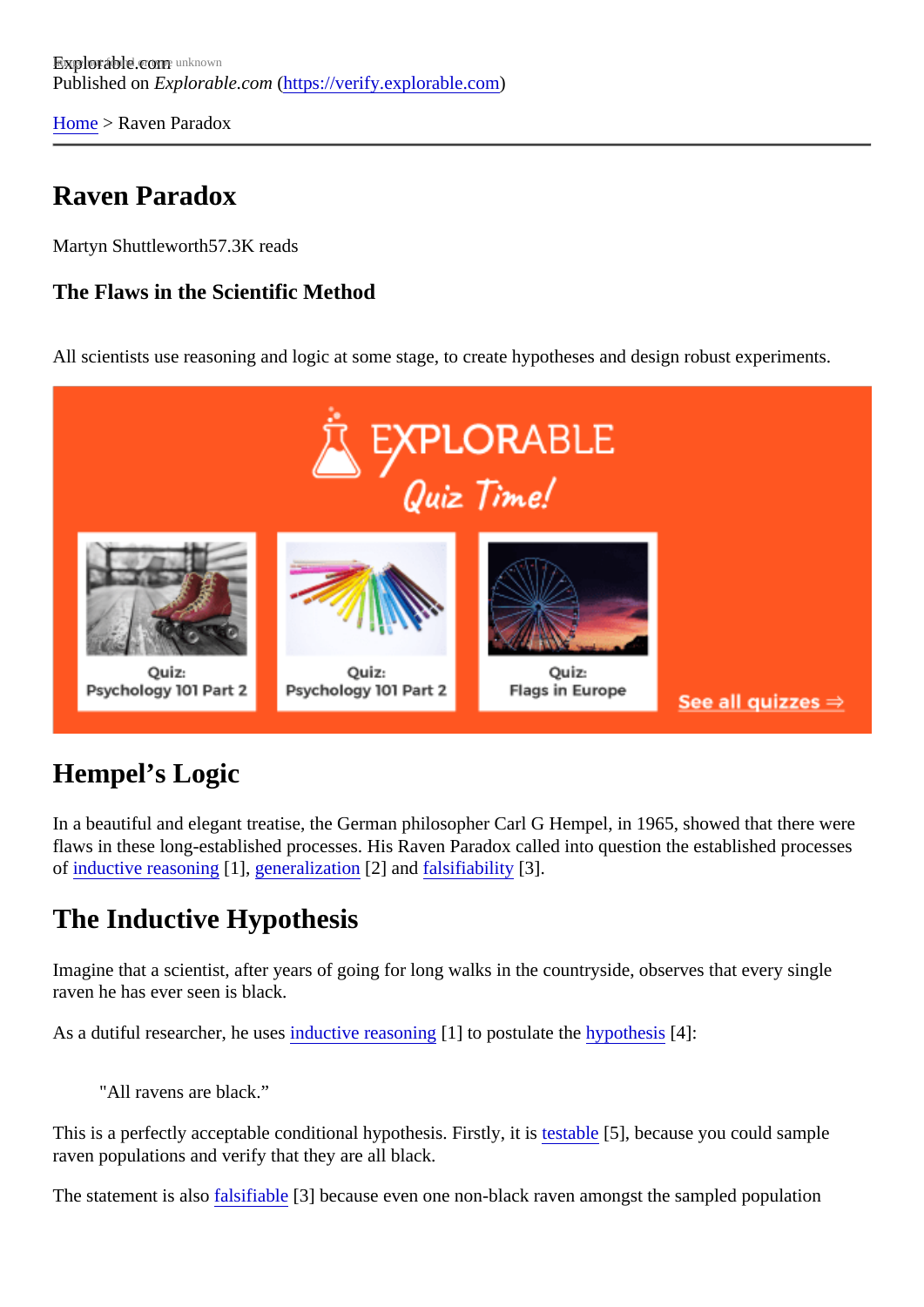would disprove the hypothesis.

This is all great science, so far, following the established methods of inductive reasoning. The researcher could everdesign an experimer<sup>6</sup>] to sample raven populations, with thousands of ravens observed.

If they are all black, the hypothesis is supported and plausible. Over time, repeated experiments and observations further confirm this and the hypothesis becomes accepted as a law.

## The Problem of Generalization and Falsifiability

The first part of the Raven Paradox proposal questions the process continuation [2].

It is practically impossible to sample every single raven in the world and there may be a few non-black individuals. Hempel was not trying to comment upon the exact science, but as an interesting aside, about 1 in 10 000 raven eggs contain partially or fully albino birds.

Most albino birds are more visible to predators, suffer from health problems and may be a localized phenomenon. The odds of seeing an albino raven are very small and sightings are extremely rare. A researcher could sample many thousands of Ravens and not see one white bird, even though they do exist.

Thus, the notion of falsifiability is questioned and undermined by the Raven Paradox. Although the original hypothesis is technicallialsifiable<sup>[3]</sup>, in practical terms it is very difficult to disprove, because the chances of observing a white Raven are very slim.

Even if yo[u sampled](https://verify.explorable.com/what-is-sampling) 7] the entire known population of ravens, there may be an undiscovered group containing a non-black individual.

#### Flaws in the Inductive Reasoning Process

The next part of the Raven Paradox questions the procesion is and [deduction](https://verify.explorable.com/deductive-reasoning) [8] reasoning that are an integral part of t[he scientific proces](https://verify.explorable.com/what-is-the-scientific-method) $[9]$ .

When a researcher states that all ravens are black, the laws of logic demand that this conditional statement has a contrapositive, statement.

Therefore, according to inductive reasoning, "Everything that is not black is not a raven." This means that every non-black object observed, that is not a raven, equally strengthen polities is [4]. There are a countless number of non-black objects in the universe and we should pity the absorban [10] who has to analyze this!

To take the analogy further, another researcher in another part of world, through fluke, may have only see one raven in their life, which happened to be white. Their deduced hypothesis may be that "All ravens are white." Every non-white object, which is not a raven, strengthens this opposing hypothesis too. This is the Raven Paradox.

## The End of the Scientific Process?

What does this paradox mean? Has the world of science come crashing down around our ears?

The answer is a resounding NO!

The [Raven Parado](http://en.wikipedia.org/wiki/Raven_paradox)m 1] is a useful philosophical observation and helps to ensure that we constantly probe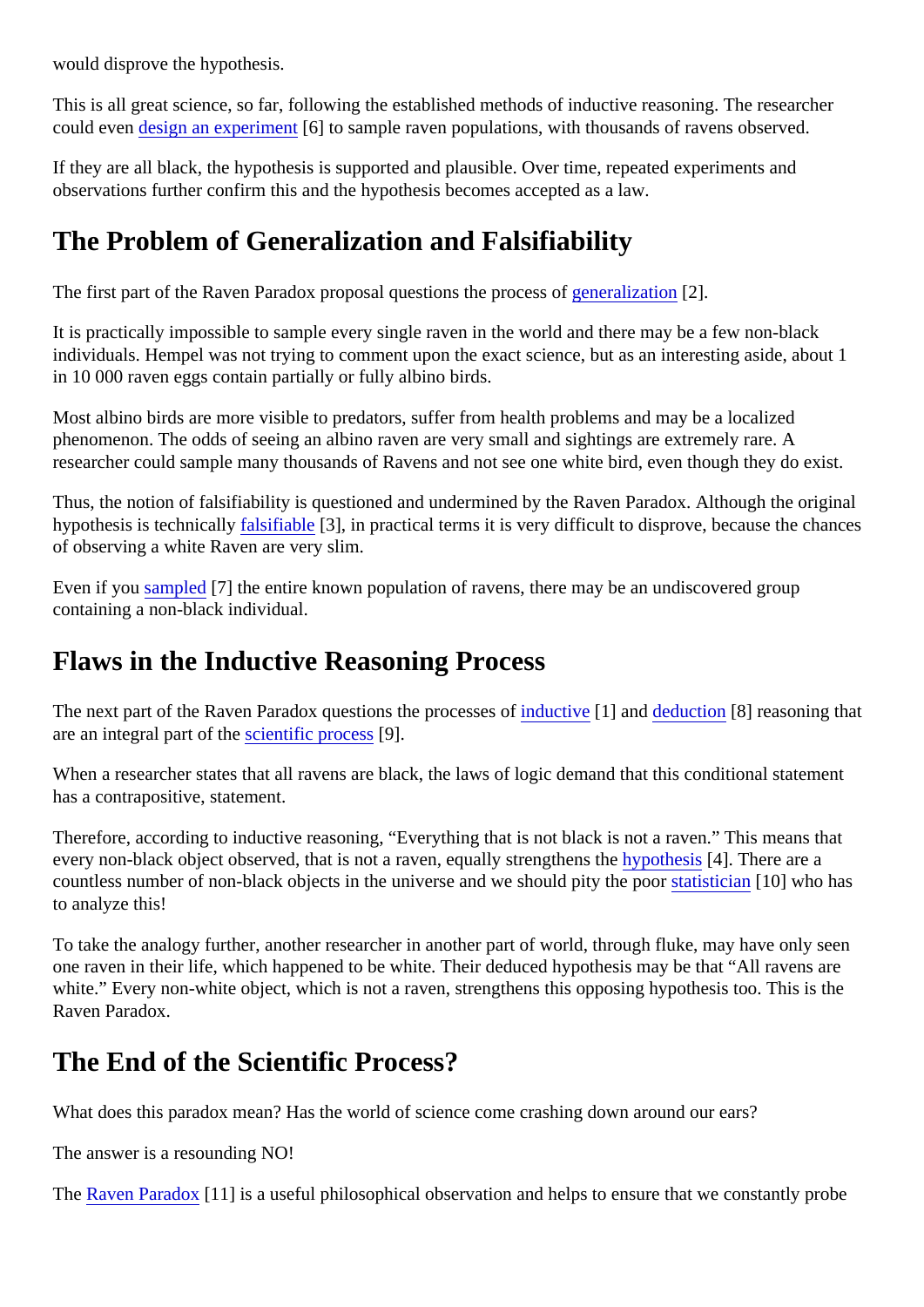and test th[e steps](https://verify.explorable.com/steps-of-the-scientific-method)<sup>[12]</sup> of the established scientific processes.

The examples given in the paradox are simplistic and unlikely, merely serving as an exercise to test the boundaries of the hilosophy of science 3].

In reality, for the vast majority of cases, Hempel's treatise makes no difference and the normal reason an[d experimental desig](https://verify.explorable.com/true-experimental-design)n 5] processes work perfectly well.

The paradox does not detract from science, but actually enhances it, by preventing scientists from believing that they have proved something beyond doubt.

The Raven Paradox should remind every scientist of the dangers of generalization and that they must ens that all hypotheses are realistically falsifiable. If the researcher has said, "All ravens in Norway are black", this is more realistic as ornithologists could feasibly observe every raven in Norway.

# Paradigm Shifts

Even long-standing theories, which became established as laws and immortally paradigms [16], can be proved incorrect over time.

Science is really all abotesting probabilities<sup>17</sup>] and assumption. If something has a 99% chance of being correct then it should be accepted as the likely explanation.

Reasoning Cycle - Scientific Research

Image not found or type unknown

The chances of someone seeing only one raven in their life, which happens to be white, are tiny.

However, this is not the same as impossible and that possibility must never be ignored. This is why all [experiment](https://verify.explorable.com/conducting-an-experiment) \$18] are rigorousl walidated [19] and reviewed before gaining widespread acceptance, to minimize the effects of the Raven Paradox.

For example, Newton's laws were accepted as truth until Einstein's theories blew them out of the water.

In turn, General Relativity is not the answer to fundamental physics and has been superseded by other theories.

This is how science evolves, by challenging and adapting established paradigms and laws. The creation of Chaos Theory was a perfect example of 'maverick' scientists chipping away at the established laws until the theory could no longer be ignored. It eventually burst into the public consciousness and fractal models appeared as prints on T-Shirts.

Hempel's Raven Paradox stands to remind us all that no theory, however established, should be immune challenge or debate. As new evidence is uncovered, science must adapt and change to assimilate the new data.

Source URL: https://verify.explorable.com/raven-paradox?gid=1598

Links

[1] https://verify.explorable.com/inductive-reasoning

[2] https://verify.explorable.com/what-is-generalization

[3] https://verify.explorable.com/falsifiability

[4] https://verify.explorable.com/research-hypothesis